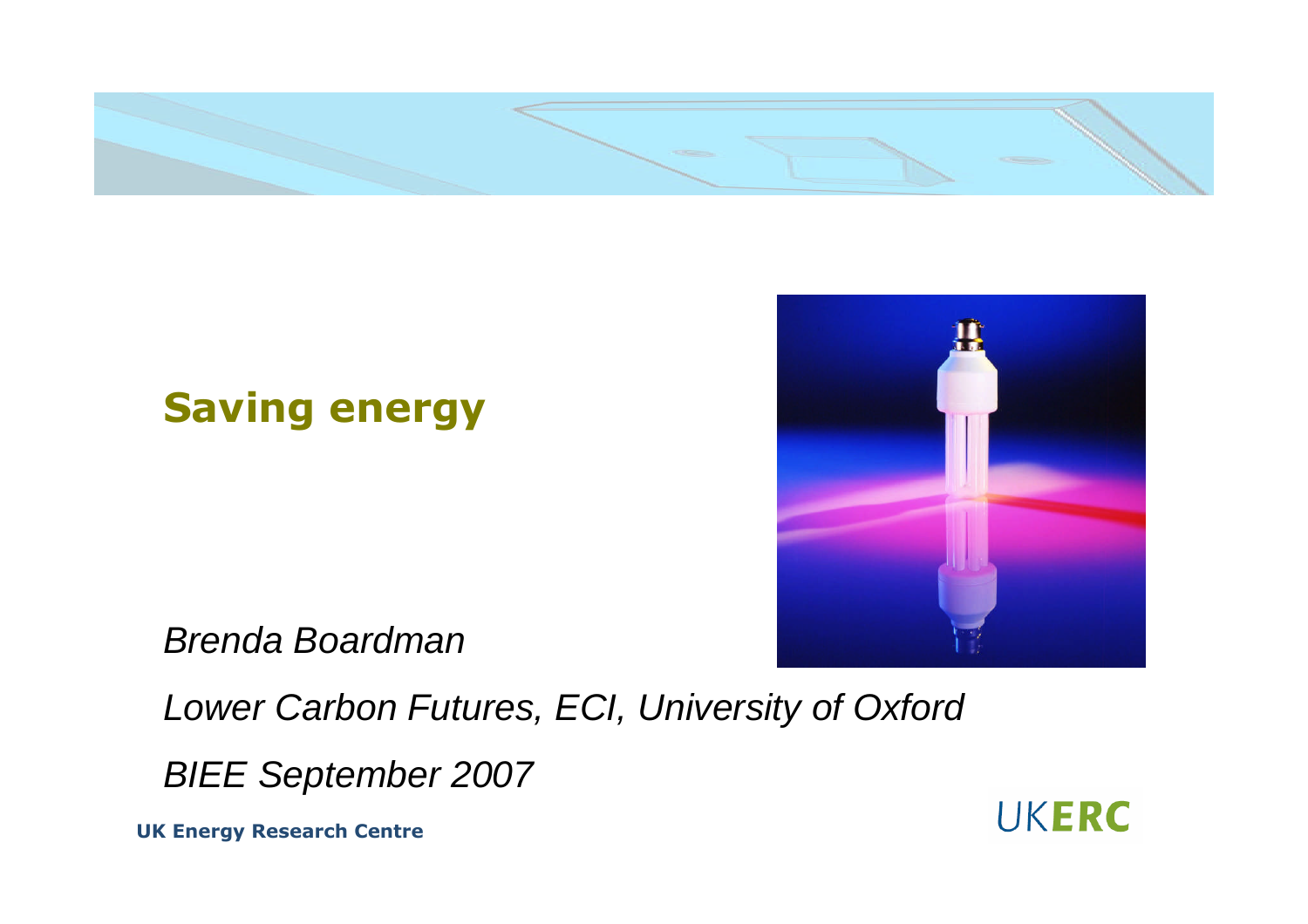

 $\bullet$  CO<sub>2</sub> same level in 2007 as 1994

# For Climate Change Bill

**2.6% pa to get 60% cut by 2050** 

For climate science

■ 3.7% pa to get 80% cut by 2050

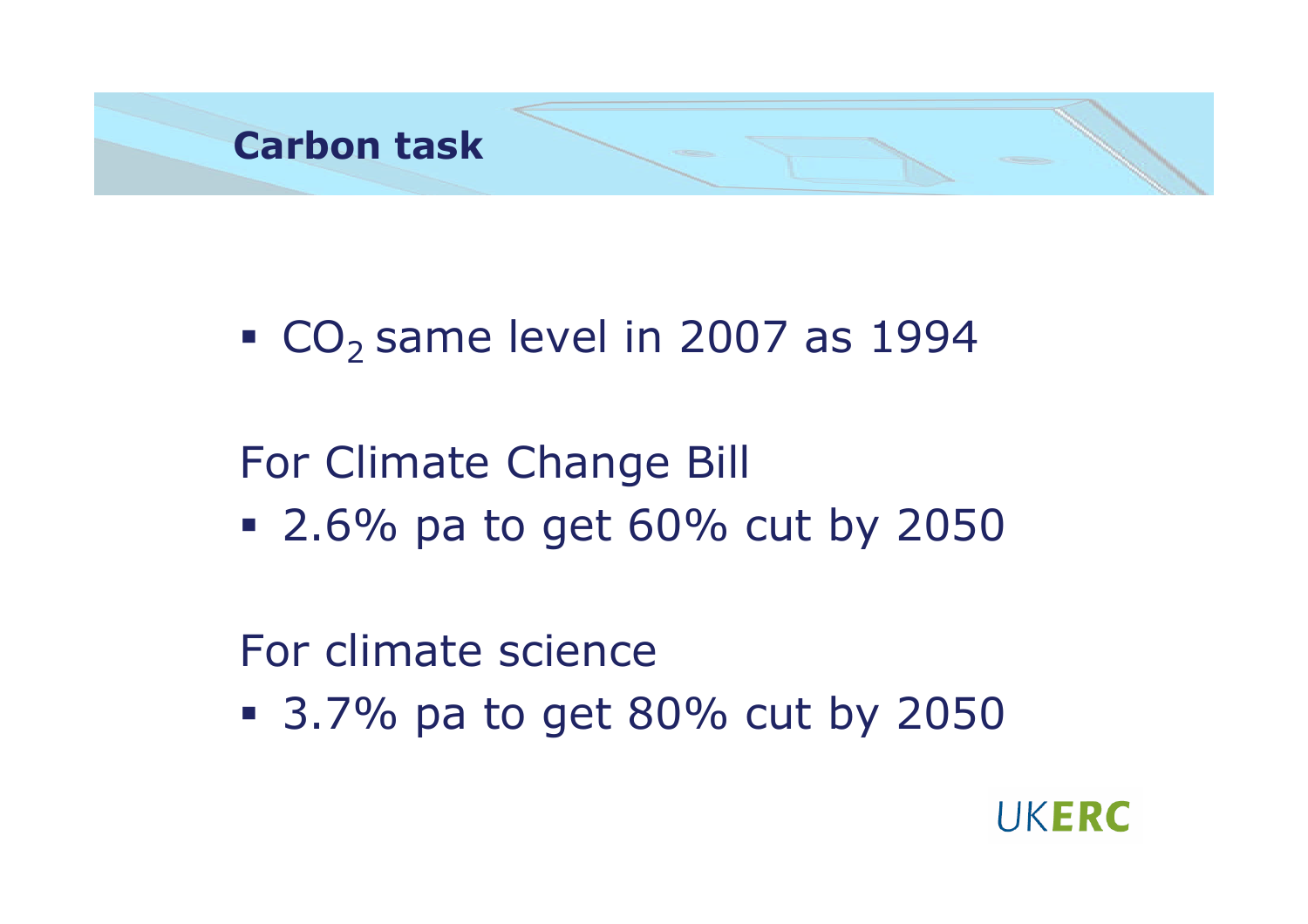## **Household carbon 1996-2050, UK**



#### **UKERC**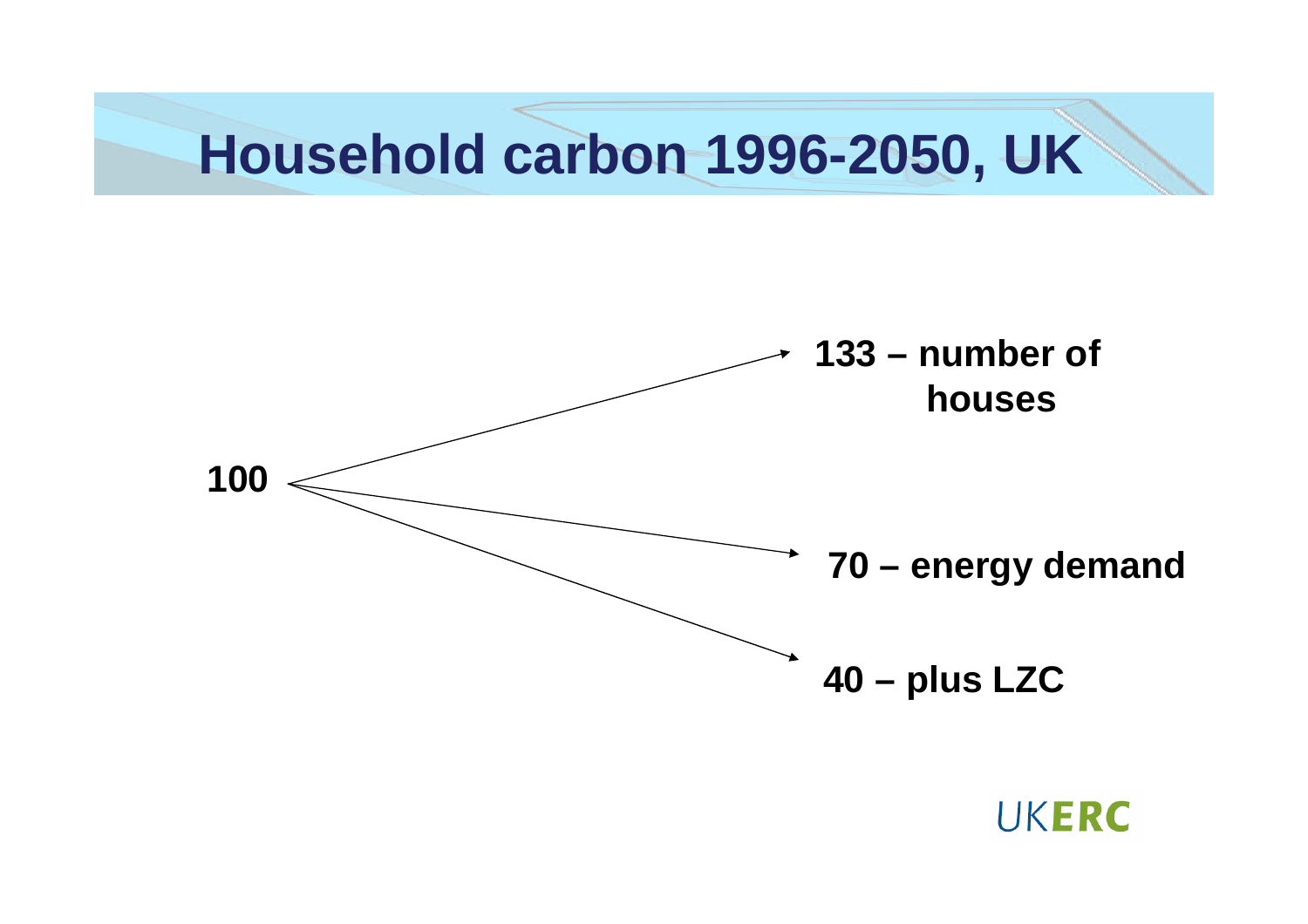## **Lighting, efficiency and efficacy**

| 40W GLS                       | 10 lumen/W |  |
|-------------------------------|------------|--|
| 60W GLS                       | 12         |  |
| <b>100W GLS</b>               | 15         |  |
| halogen                       | 25         |  |
| compact fluorescent (CFL)     | 45         |  |
| linear fluorescent            | 60         |  |
| 6W light emitting diode (led) | 150        |  |
|                               | UKERC      |  |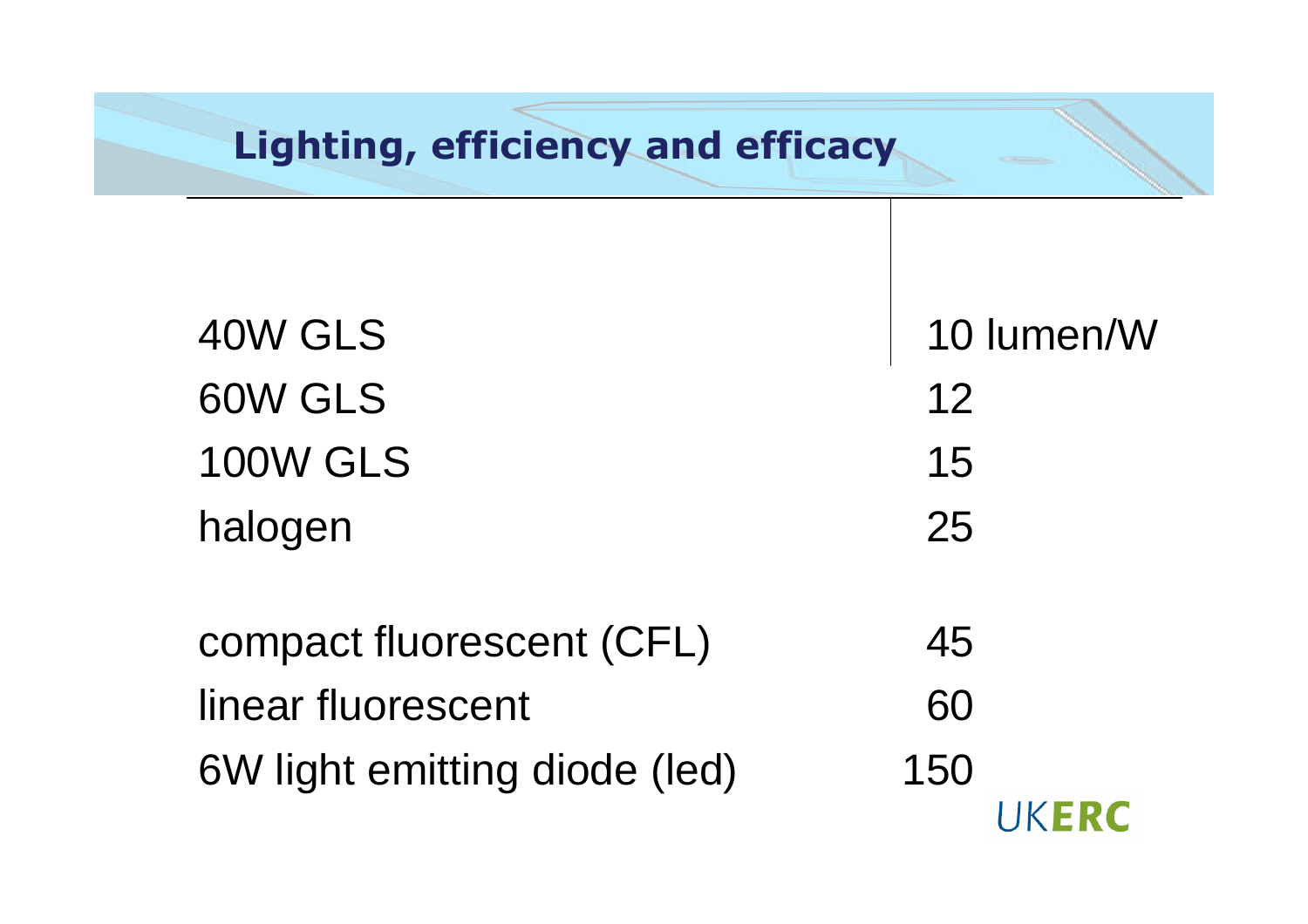#### **Energy efficiency vs consumption vs size**

Energy consumption and energy efficiency – 'A' rated fridge freezers

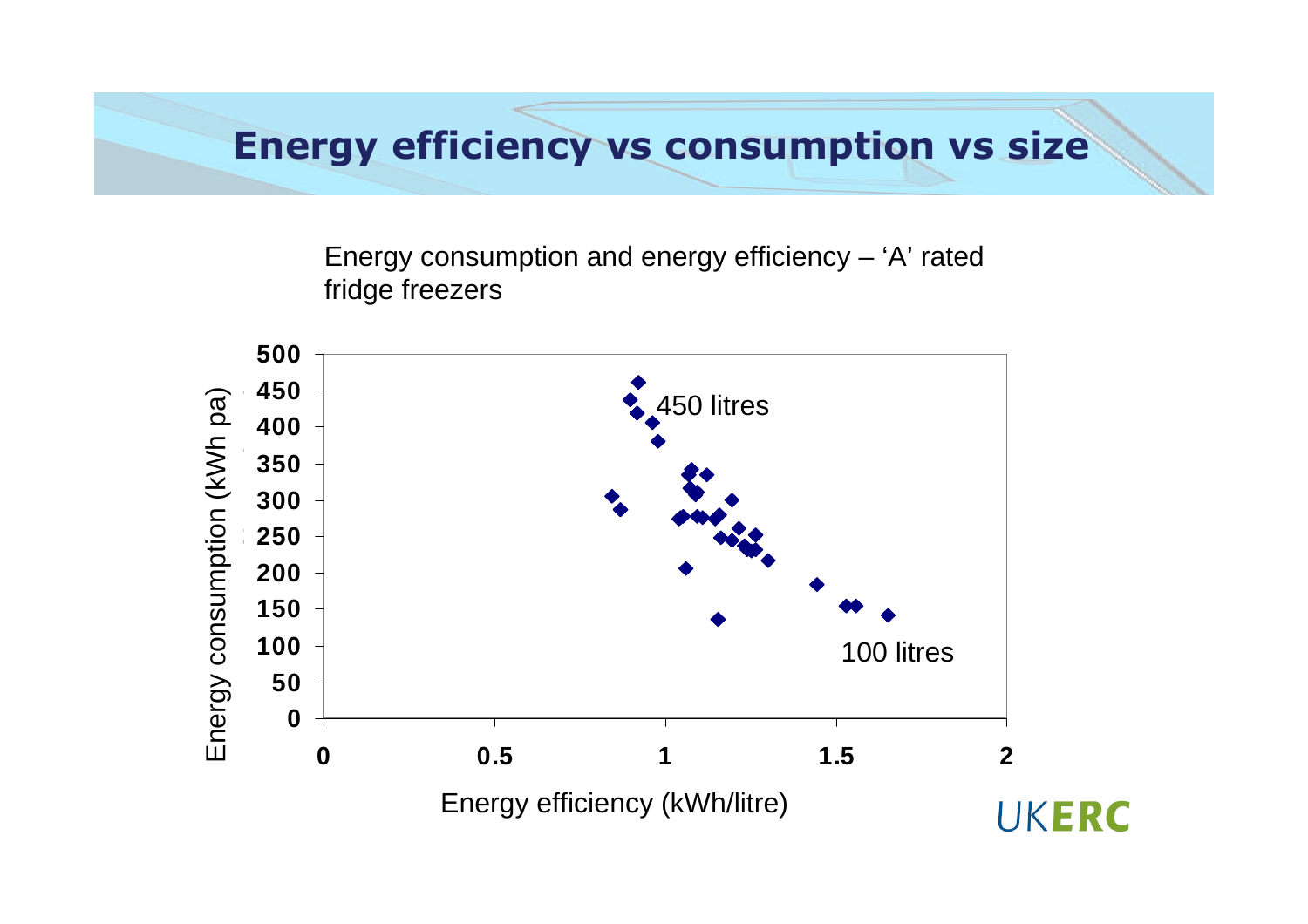## **Residential gas and electricity prices**

| Year  | Gas             |      | <b>Electricity</b> |      |
|-------|-----------------|------|--------------------|------|
|       | Annual Increase |      | Annual Increase    |      |
| 2002  | $0\%$           | 100% | $0\%$              | 100% |
| 2003  | 1.8%            |      | 0.95%              |      |
| 2004  | 6.8%            |      | 6.02%              |      |
| 2005  | 12.8%           |      | 10.60%             |      |
| 2006  | 24.2%           | 165% | 21.70%             | 144% |
|       |                 |      |                    |      |
| Usage | $-3.2%$         |      | $+1.7%$            |      |

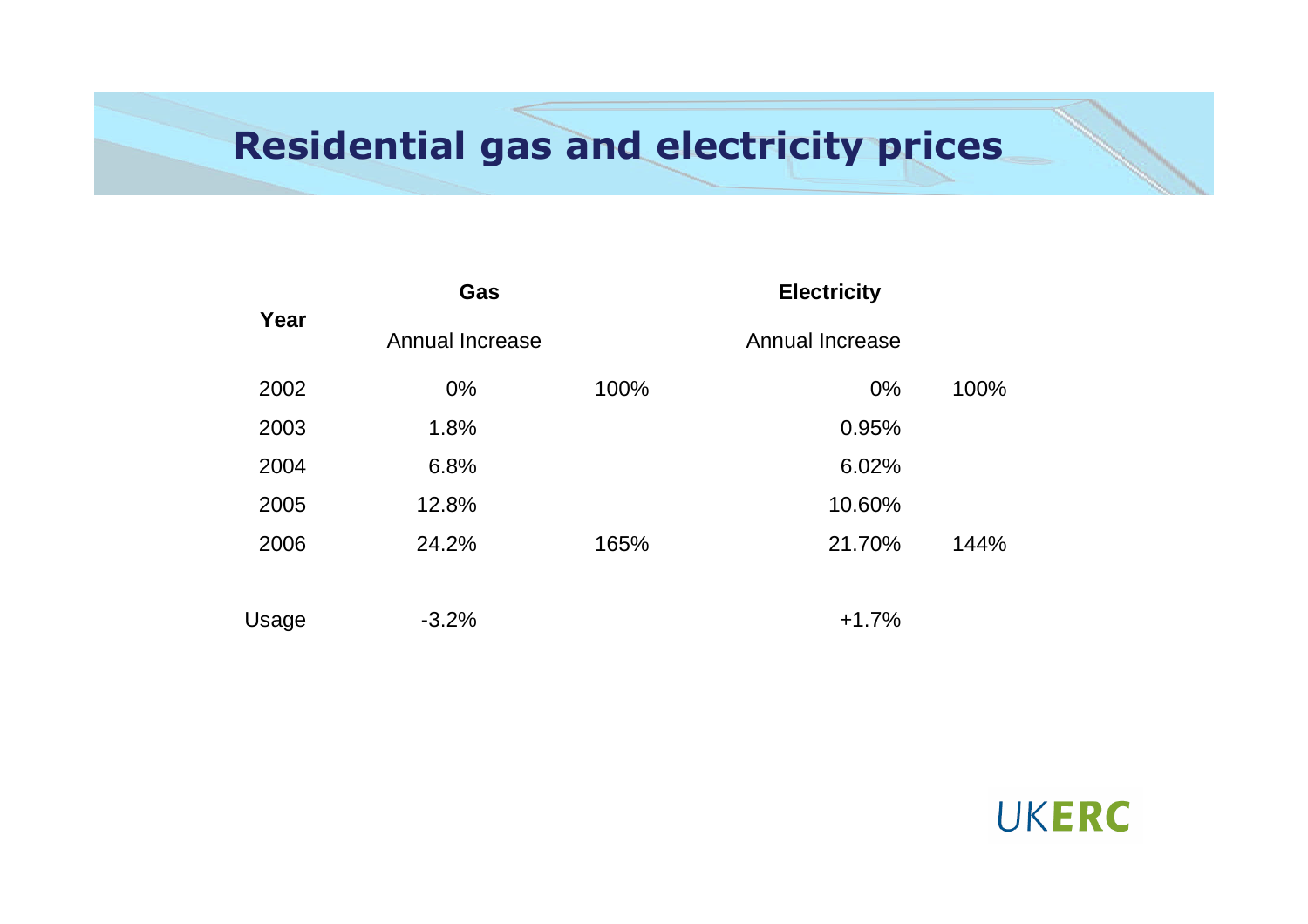#### **Fuel poverty**

- Fuel poverty: one of 4 objectives in EWP 2003 'to ensure that every home is adequately and affordably heated'
- EWP 2007: 'our goal remains …' (p23)
- **EXA)** Legal obligation to eliminate for vulnerable by 2010 and for all by 2016 (Warm Homes and Energy Conservation Act 2000)

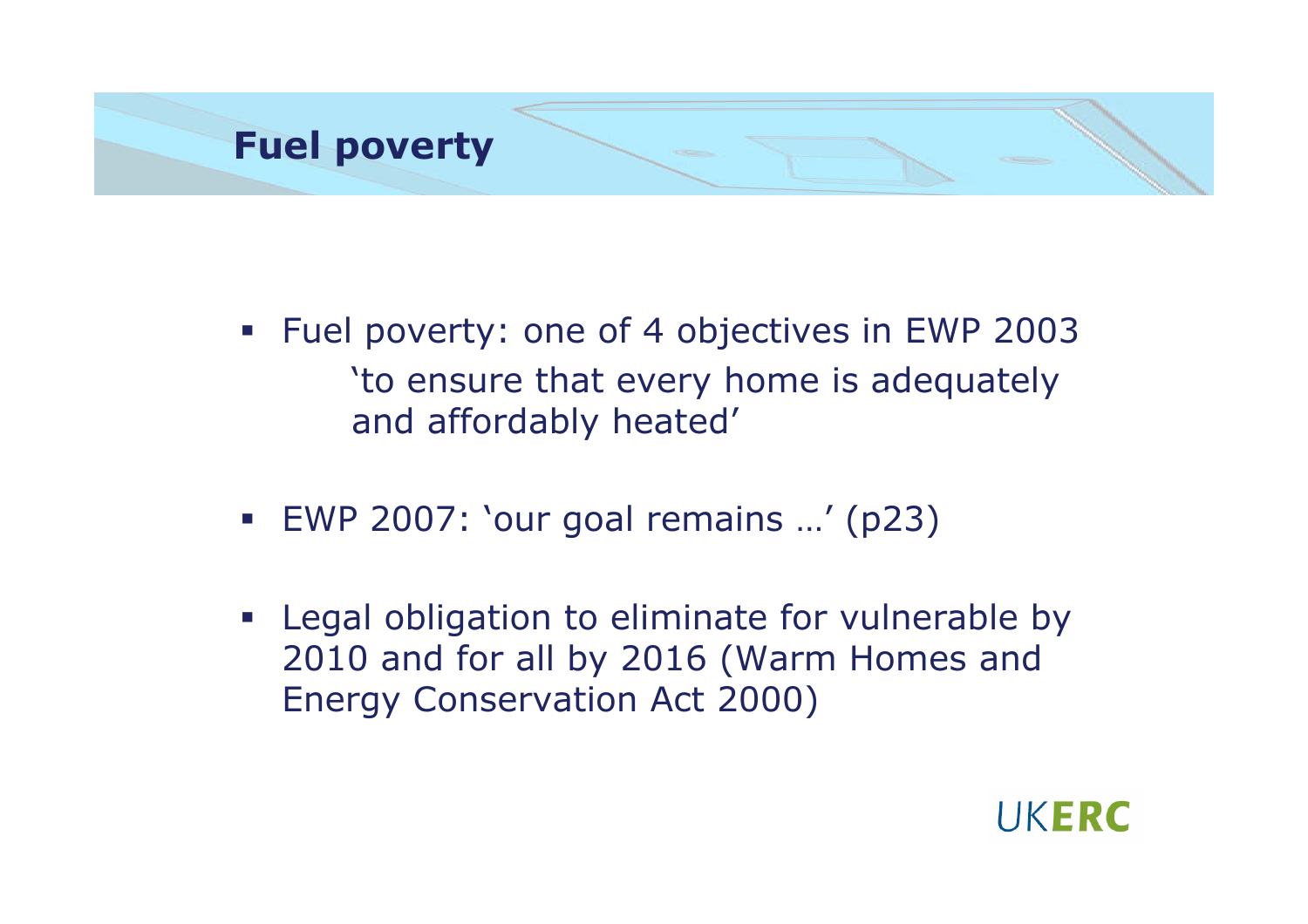#### **Fuel poverty, England**

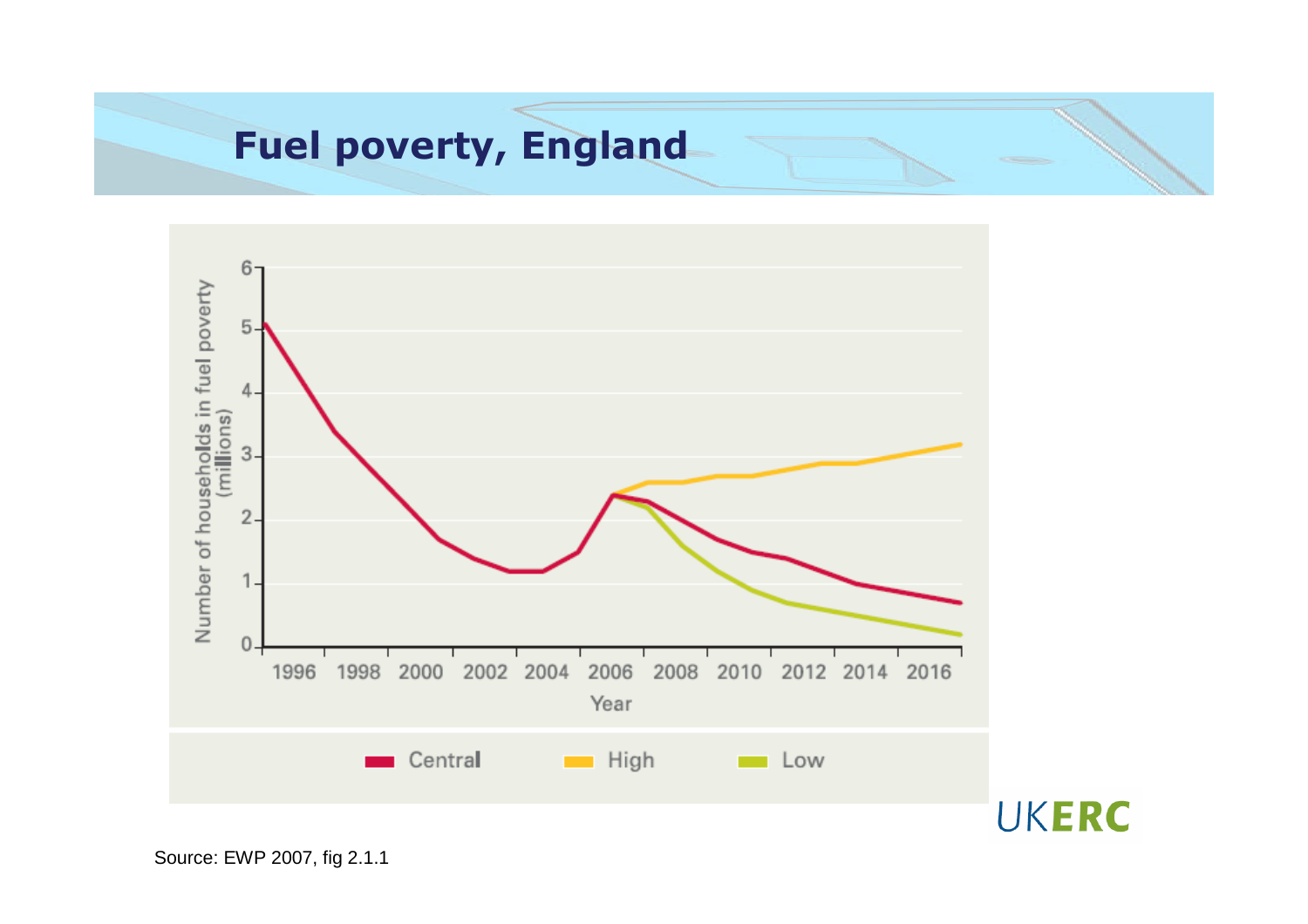#### **Fuel poverty**

- 'As incomes are assumed to rise faster than fuel prices, …number [of fuel poor] will fall to around 700,000 in 2016.' Para 10.32
- **EWP measures for 'joined up government' to raise** awareness of schemes and more benefit checks
- 'our proposals will lead to a reduction of 200,000 UK households in fuel poverty by 2010.' Para 10.33
- No mention of increased expenditure on energy efficiency
- **FPAG had asked for £1bn pa, April 2007**
- **Bad luck, fuel poor**

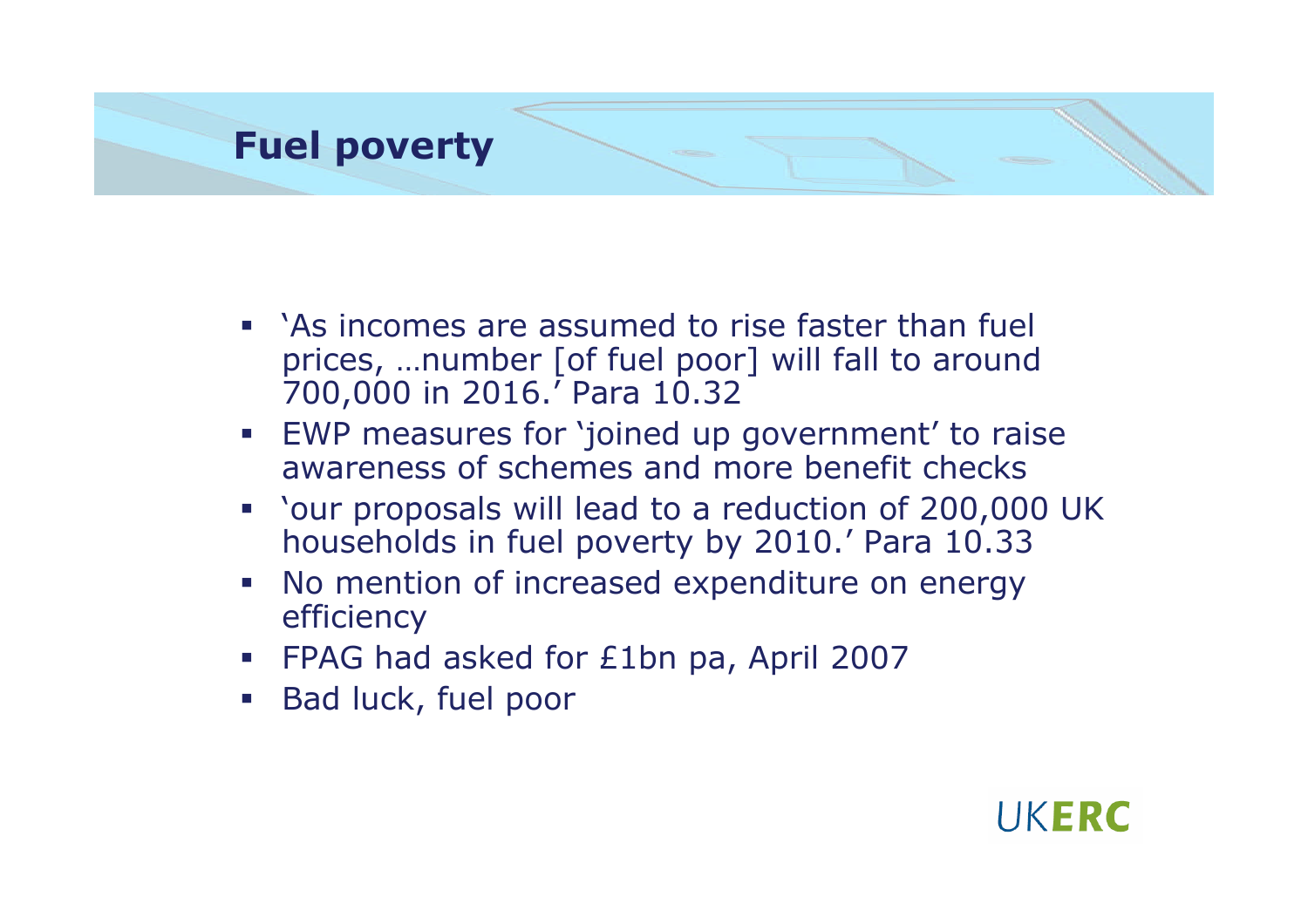#### **Various projections, UK 1990-2020**



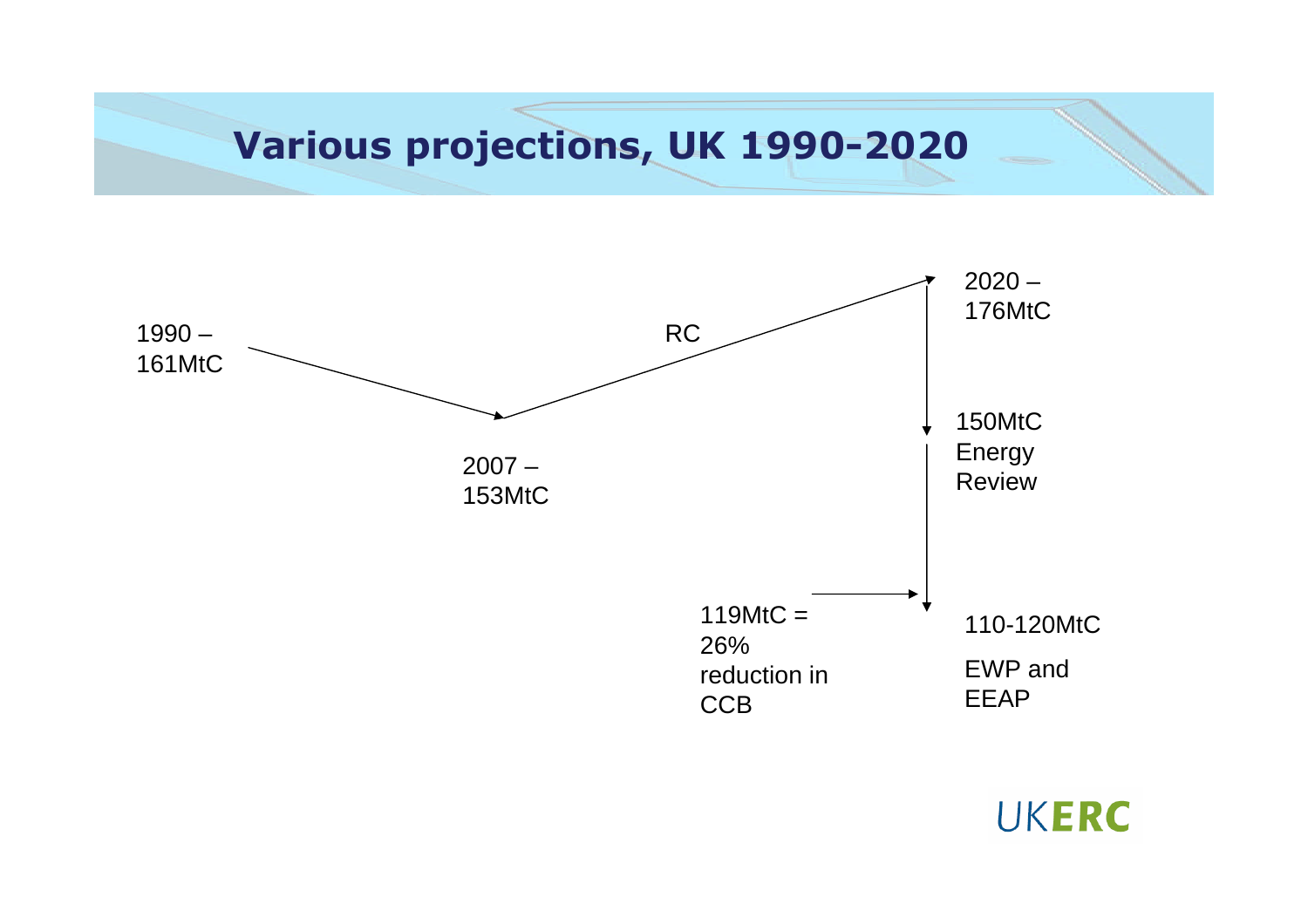### **Utilities**

Domestic and non-domestic, electricity and gas

- Better billing more informative, bar charts
- **Monitors free, if requested, for 2 years**
- Smart meters 2-year trial
- **EEC / CERT / Supplier's Obligation**
- All out to consultation, August 2007
- **Some required in Energy Services Directive**
- By 2020: save 3.1-4.7MtC, mainly Supplier's **Obligation**
- Lot of potential will it be achieved?

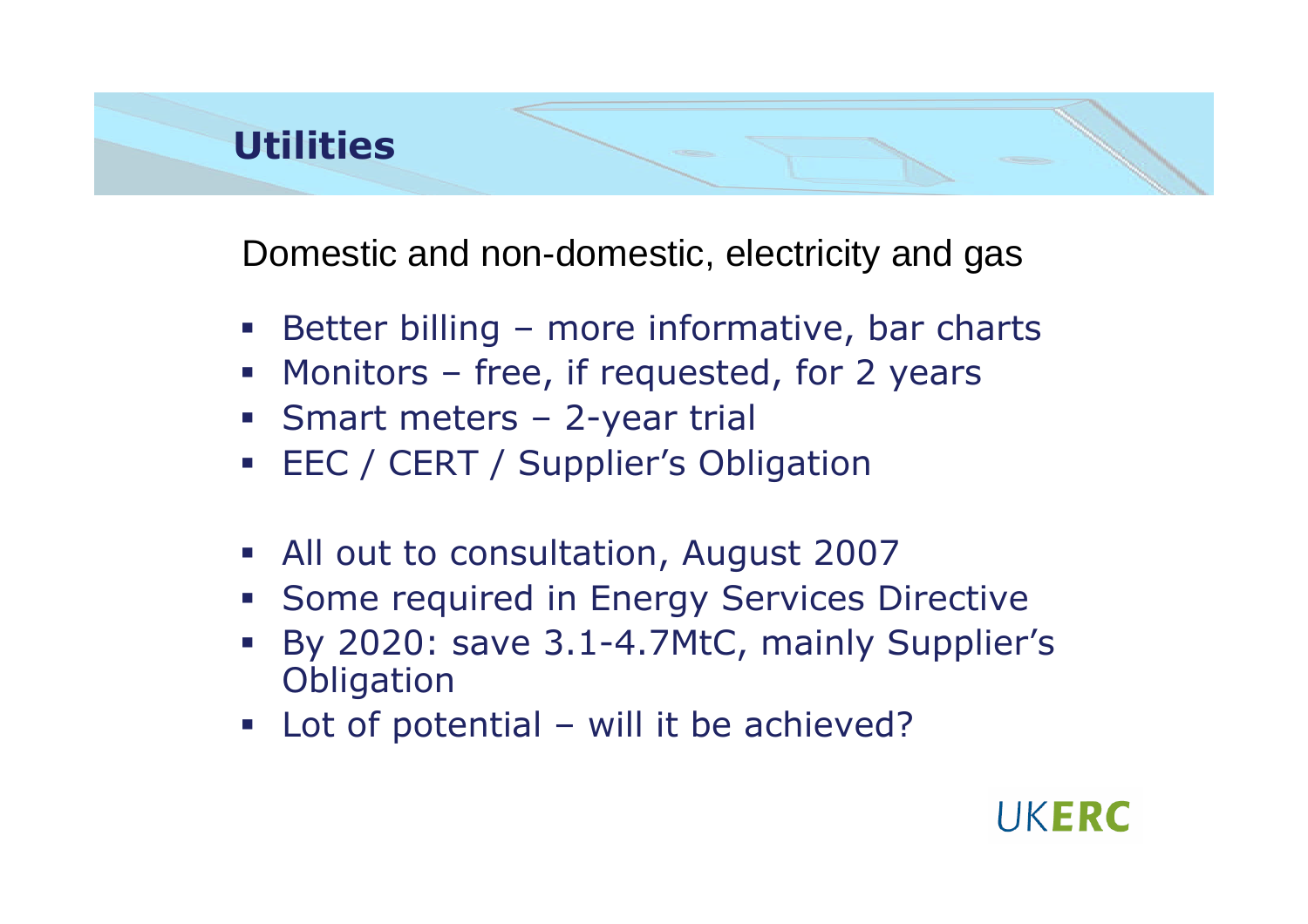#### **Direct feedback – an in-home display**



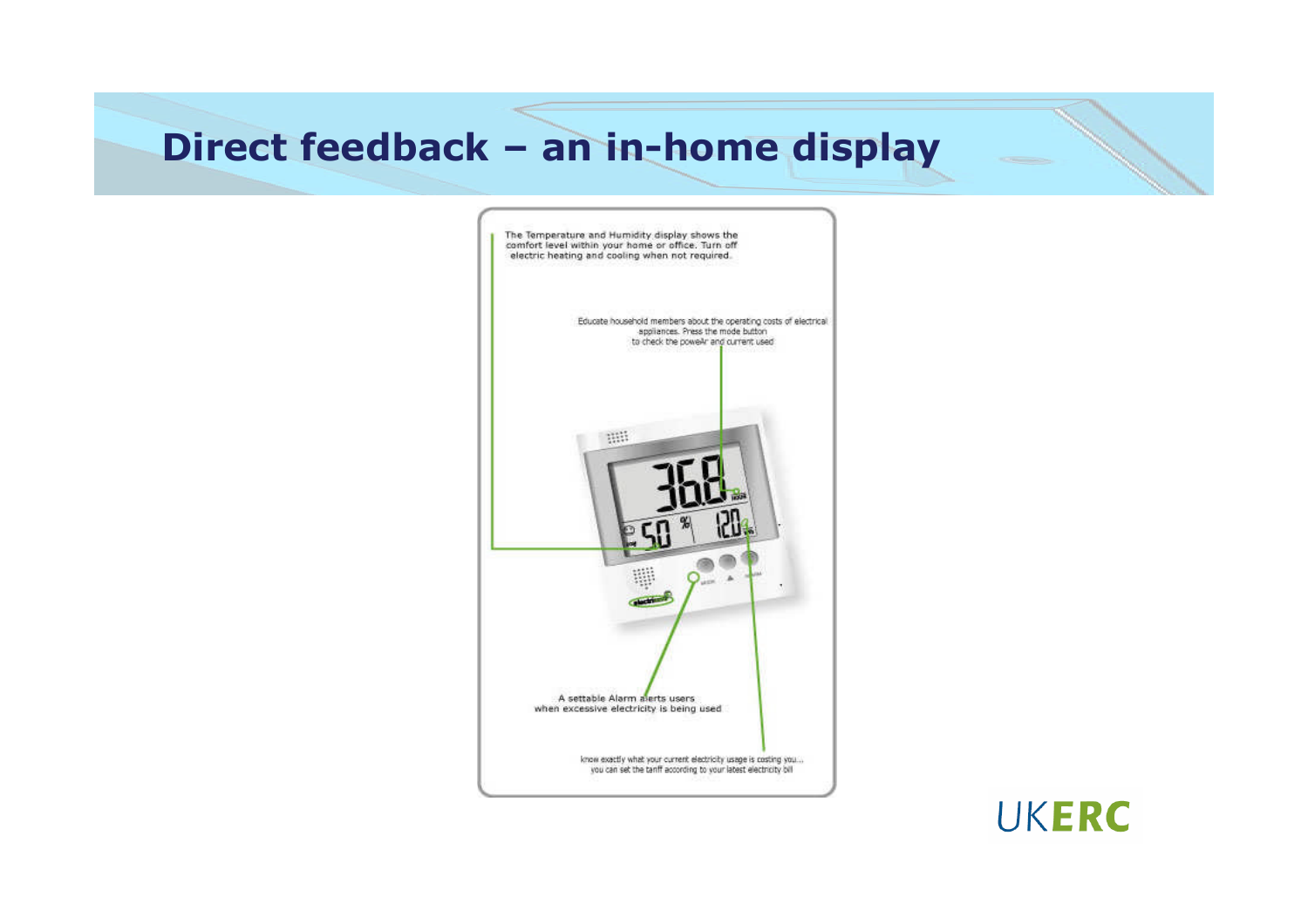#### **All buildings**

- **Energy Performance Certificates new and** existing buildings
- **Required by the EC Energy Performance in** Buildings Directive
- All transactions, sale or rent, by 1.10.08
- By 2020: save 0.6-1.6MtC
- **Too timid relying on labels**

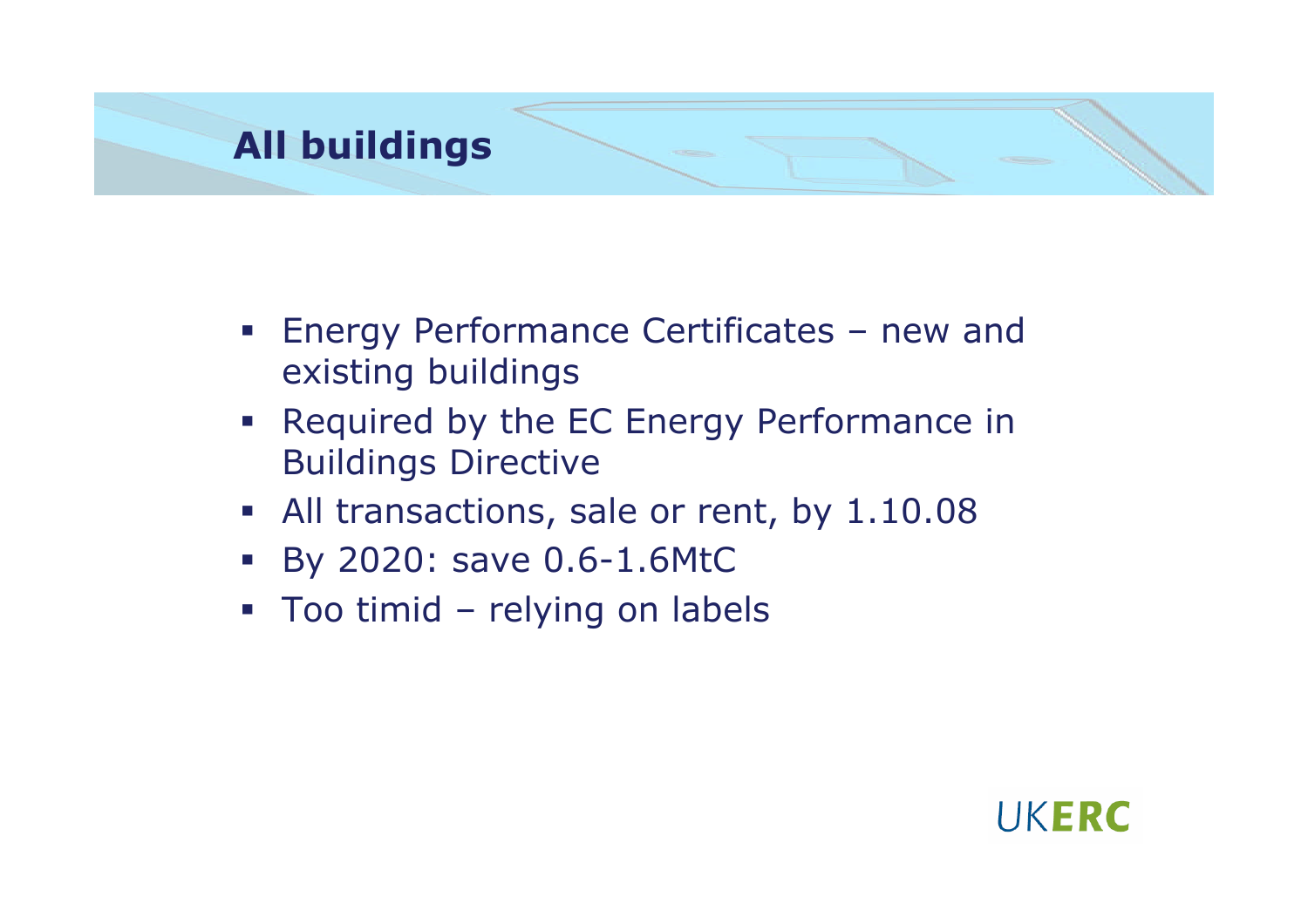#### **Energy performance certificates - houses**

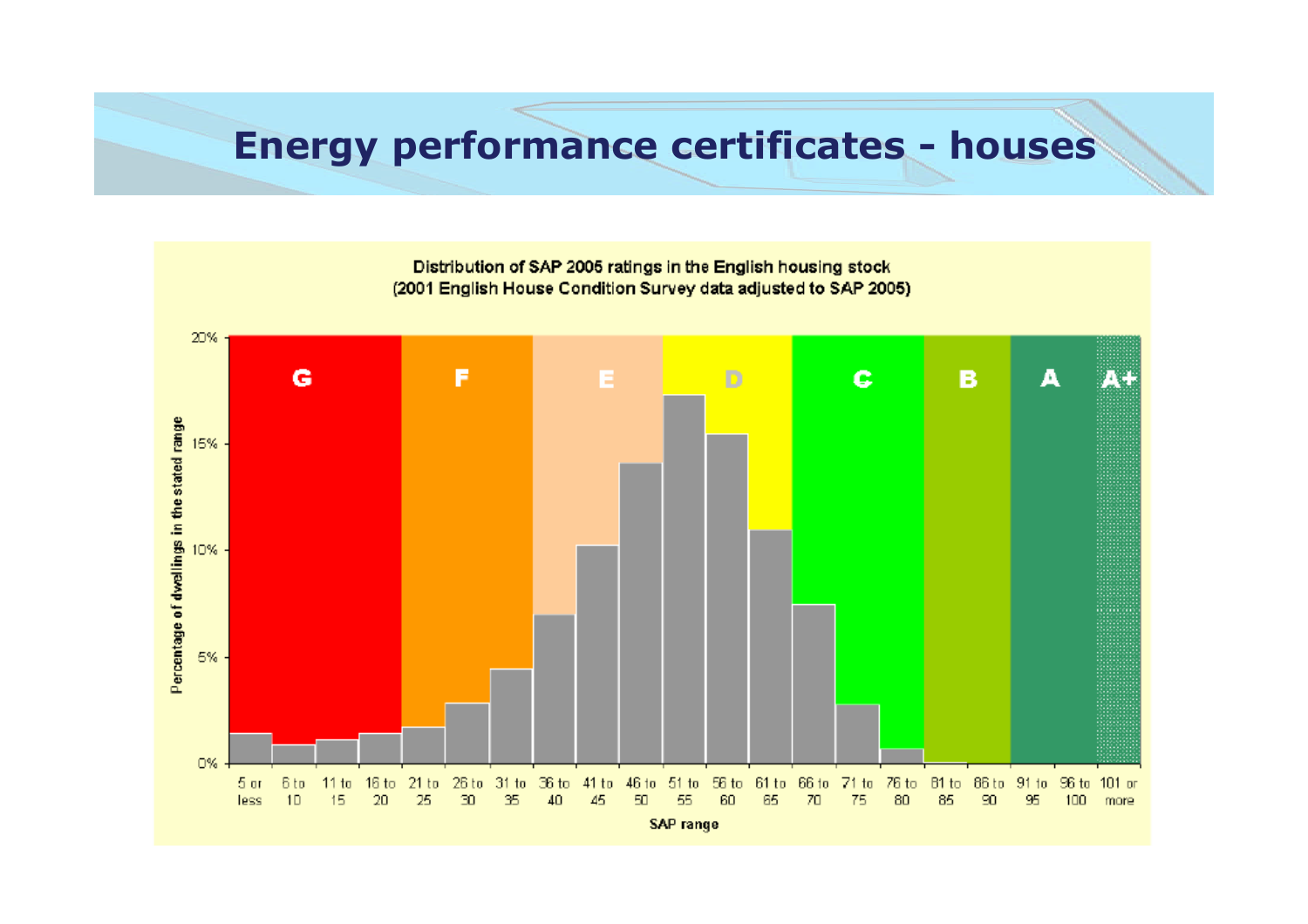#### **Transforming the housing stock**

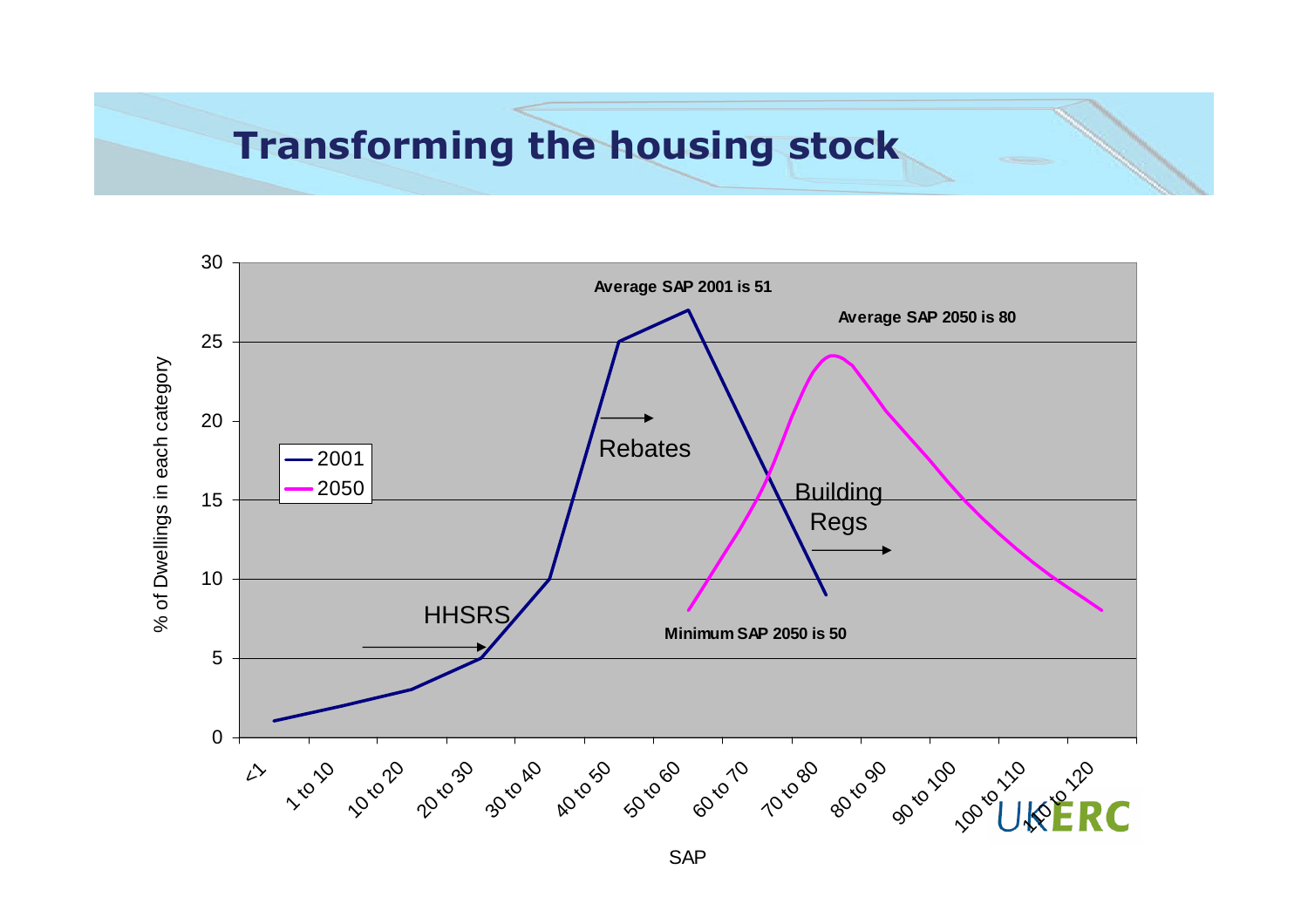#### **Products policy**

- **Depends on decisions in Brussels**
- **End-use Products / eco-design Directive**
- 17+ products being studied
- **UK voluntary action on inefficient bulbs, if** industry will promote
- By 2020: save 1-3MtC
- **EXA** Lighting is unambitious, products uncertain